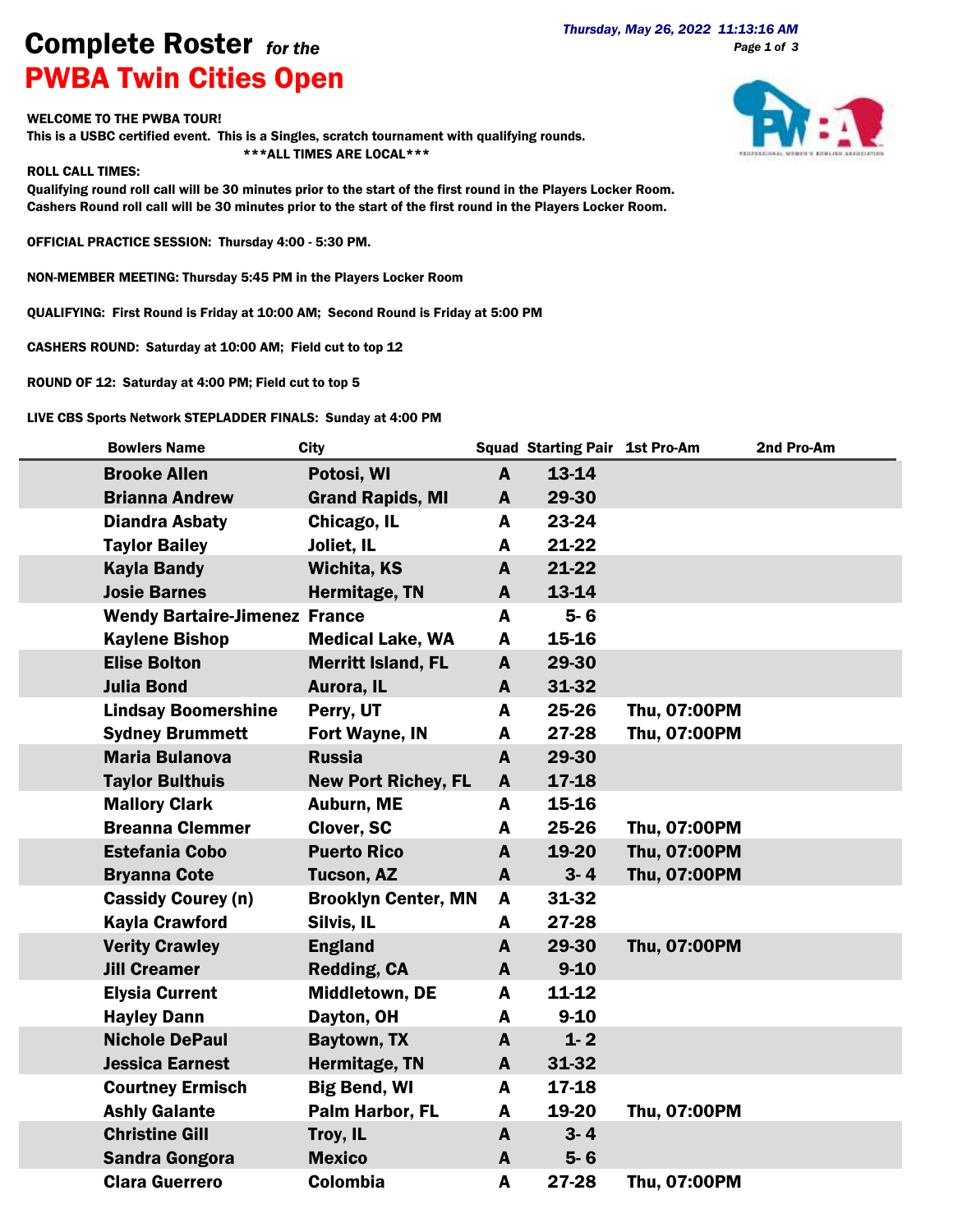| <b>Bowlers Name</b>         | <b>City</b>                |              | <b>Squad Starting Pair 1st Pro-Am</b> |              | 2nd Pro-Am |
|-----------------------------|----------------------------|--------------|---------------------------------------|--------------|------------|
| <b>Jen Higgins</b>          | <b>Lewis Center, OH</b>    | A            | $11 - 12$                             |              |            |
| <b>Jennifer Hocurscak</b>   | Orange, CT                 | A            | $9 - 10$                              |              |            |
| <b>Summer Jasmin</b>        | <b>Beckley, WV</b>         | A            | 15-16                                 |              |            |
| <b>Stefanie Johnson</b>     | <b>McKinney, TX</b>        | A            | 13-14                                 | Thu, 07:00PM |            |
| <b>Liz Johnson</b>          | <b>Niagara Falls, NY</b>   | A            | $1 - 2$                               | Thu, 07:00PM |            |
| <b>Melissa Kammerer</b>     | <b>Staten Island, NY</b>   | A            | 23-24                                 |              |            |
| <b>Chelsey Klingler</b>     | <b>Grand Rapids, MI</b>    | A            | 25-26                                 |              |            |
| <b>Brandi Kordelewski</b>   | <b>Belleville, IL</b>      | A            | 27-28                                 |              |            |
| Dasha Kovalova              | <b>Ukraine</b>             | A            | $5 - 6$                               | Thu, 07:00PM |            |
| <b>Emily Kruse</b>          | <b>Sioux Falls, SD</b>     | A            | 23-24                                 |              |            |
| <b>Liz Kuhlkin</b>          | <b>Schenectady, NY</b>     | A            | 15-16                                 |              |            |
| <b>Kelly Kulick</b>         | Union, NJ                  | A            | $11 - 12$                             | Thu, 07:00PM |            |
| <b>Kara Mangiola</b>        | <b>Spencerport, NY</b>     | A            | 17-18                                 |              |            |
| <b>Gazmine Mason</b>        | <b>Cranston, RI</b>        | A            | 17-18                                 |              |            |
| <b>Erin McCarthy</b>        | <b>Elkhorn, NE</b>         | A            | $5-6$                                 |              |            |
| <b>Melanie McDaniel</b>     | Joliet, IL                 | A            | 25-26                                 |              |            |
| <b>Danielle McEwan</b>      | <b>Stony Point, NY</b>     | A            | $9 - 10$                              | Thu, 07:00PM |            |
| <b>Ana Morales</b>          | Guatemala, XX              | A            | $7 - 8$                               |              |            |
| <b>Alexis Neuer</b>         | <b>Milton, PA</b>          | A            | $1 - 2$                               |              |            |
| <b>Birgit Noreiks</b>       | Germany                    | A            | 21-22                                 |              |            |
| <b>Shannon O'Keefe</b>      | <b>Belleville, IL</b>      | A            | 25-26                                 | Thu, 07:00PM |            |
| Daria Pajak                 | <b>Poland</b>              | A            | $17 - 18$                             | Thu, 07:00PM |            |
| <b>Missy Parkin</b>         | <b>San Clemente, CA</b>    | A            | $3 - 4$                               | Thu, 07:00PM |            |
| Kayla Pashina               | Minnetonka, MN             | A            | 19-20                                 |              |            |
| <b>Lauren Pate</b>          | <b>Ballwin, MO</b>         | A            | $9 - 10$                              | Thu, 07:00PM |            |
| Laura Plazas (n)            | <b>Bogota</b>              | A            | $7 - 8$                               |              |            |
| <b>Giselle Poss</b>         | <b>Montgomery, IL</b>      | A            | 13-14                                 |              |            |
| <b>Abby Ragsdale</b>        | Aurora, IL                 | A            | $1 - 2$                               |              |            |
| <b>Rocio Restrepo</b>       | Uniontown, OH              | A            | 23-24                                 |              |            |
| <b>Haley Richard</b>        | <b>Tipton, MI</b>          | A            | $7 - 8$                               |              |            |
| <b>Jordan Richard</b>       | Maumee, OH                 | A            | $3 - 4$                               |              |            |
| <b>Maria Jose Rodriguez</b> | Colombia                   | A            | 29-30                                 | Thu, 07:00PM |            |
| Sofia Rodriguez Granda      | Guatemala                  | A            | $7 - 8$                               |              |            |
| <b>Tannya Roumimper</b>     | <b>Indonesia</b>           | A            | 13-14                                 |              |            |
| <b>Emily Sallee</b>         | <b>McKinney, TX</b>        | A            | 23-24                                 |              |            |
| <b>Justice Schihl</b>       | <b>Plymouth, MN</b>        | A            | 27-28                                 |              |            |
| <b>Stephanie Schwartz</b>   | Racine, WI                 | A            | 21-22                                 |              |            |
| <b>Kerry Smith</b>          | <b>New Holland, PA</b>     | A            | 21-22                                 |              |            |
| <b>Katie Ann Sopp</b>       | <b>White Bear Lake, MN</b> | A            | $3 - 4$                               |              |            |
| Kalli Triske (n)            | Minnetonka, MN             | A            | 15-16                                 |              |            |
| <b>Amanda Vermilyea</b>     | <b>Cottage Grove, MN</b>   | A            | $1 - 2$                               |              |            |
| <b>Justyne Vukovich</b>     | <b>New Stanton, PA</b>     | $\mathbf{A}$ | $11 - 12$                             |              |            |
| <b>Jenny Wonders (n)</b>    | Roscoe, IL                 | A            | 31-32                                 |              |            |
| <b>Felicia Wong</b>         | <b>Canada</b>              | A            | $5 - 6$                               |              |            |
| <b>Stephanie Zavala</b>     | Downey, CA                 | A            | 19-20                                 |              |            |
| Diana Zavjalova             | Latvia                     | A            | 31-32                                 | Thu, 07:00PM |            |
| <b>Shalin Zulkifli</b>      | <b>Malaysia</b>            | A            | $11 - 12$                             |              |            |
|                             |                            |              |                                       |              |            |

 $\overline{\phantom{a}}$ 

 $\overline{\phantom{a}}$